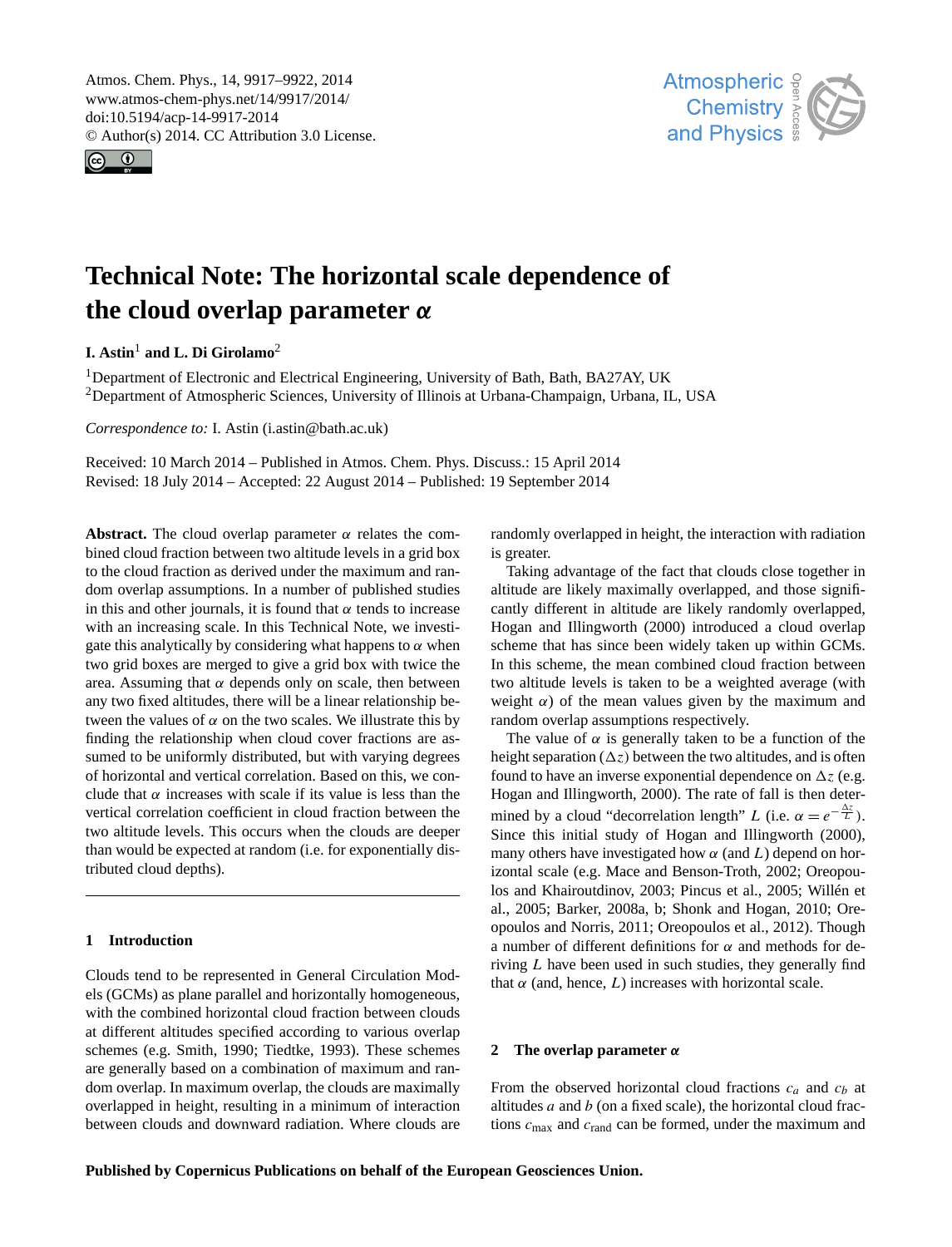random overlap schemes, as

$$
c_{\max} = \max(c_a, c_b) \tag{1}
$$

$$
c_{\text{rand}} = c_a + c_b - c_a c_b. \tag{2}
$$

From the definition as given by Hogan and Illingworth (2000) for  $\alpha$ , these are related to the combined horizontal cloud fraction  $c_t$  (jointly covered by the clouds at both altitudes) by

$$
\overline{c_t} = \alpha \overline{c_{\text{max}}} + (1 - \alpha) \overline{c_{\text{rand}}},\tag{3}
$$

where  $\overline{c_t}$ ,  $\overline{c_{\text{max}}}$  and  $\overline{c_{\text{rand}}}$  are the averages (over time) of  $c_t$ ,  $c_{\text{max}}$  and  $c_{\text{rand}}$  respectively. For the idealised case given here, the averaging period is not important. However, most published work on cloud overlap is based on seasonal averages (e.g. Hogan and Illingworth, 2000; Oreopoulos and Norris, 2011).

Provided  $\overline{c_{\text{max}}}$  and  $\overline{c_{\text{rand}}}$  are not equal to each other, which is unlikely (as this could only happen if the cloud cover fraction was always zero or one), Eq. (3) can be rearranged to give

$$
\alpha = \frac{\overline{c_t} - \overline{c_{\text{rand}}}}{\overline{c_{\text{max}}} - \overline{c_{\text{rand}}}}.\tag{4}
$$

As pointed out in Pincus et al. (2005), this is only one way to define α. Another method is to determine a set of values for  $\alpha$  using Eq. (3), based on the individual (unaveraged) values of  $c_t$ ,  $c_{\text{max}}$  and  $c_{\text{rand}}$ , and, from these, to find an average value for α. However, this approach leads to data being discarded, as the values for  $\alpha$  are not uniquely defined when either  $c_a = 0$  or  $c_b = 0$ , potentially giving rise to truncated statistics. As the probability that  $c_a = 0$  or  $c_b = 0$  decreases with increasing grid size (e.g. Astin and Di Girolamo, 1999), it seems prudent, when considering the scale dependence, to use Eq. (4) to define  $\alpha$  (in which no data are discarded).

#### **3 The horizontal scale dependence of** α

To investigate the scale dependence of  $\alpha$ , we will consider what happens when two horizontally adjacent grid boxes, which we label j and  $j+1$  respectively, are combined to give a single larger grid box with double the area. In the following, there is no significance to j or  $j + 1$ , except as labels to distinguish the original two grid boxes. However, zonal and meridional anisotropies in real cloud regimes could make  $\alpha$ directionally dependent. This would not affect the mathematics in this note, but should be kept in mind when applied to real data, if arbitrary pairs of adjacent grid boxes are combined. This could be handled by giving a direction to  $j$  with, say, grid box  $j + 1$  being zonally (or meridionally) adjacent to grid box j. In either case, the cloud fractions  $C_a$  and  $C_b$  at the two altitudes  $(a \text{ and } b)$  in the larger grid box are given by

$$
C_a = \begin{pmatrix} \frac{c_a(j) + c_a(j+1)}{2} \\ C_b = \begin{pmatrix} \frac{c_b(j) + c_b(j+1)}{2} \end{pmatrix} \end{pmatrix},
$$
\n(5)

where  $c_x(y)$  is the cloud fraction in grid box y at altitude x. Again, the cloud overlap  $C_{MAX}$  and  $C_{RAND}$  (on the larger scale) are formed, under the maximum and random overlap assumptions, by

$$
C_{\text{MAX}} = \max(C_a, C_b) \tag{6}
$$

$$
C_{\text{RAND}} = C_a + C_b - C_a C_b. \tag{7}
$$

The combined cloud fraction,  $C_T$ , at a large scale is given by

$$
C_T = \frac{c_t(j) + c_t(j+1)}{2},
$$
\n(8)

where  $c_t$  (y) is the combined cloud fraction in grid box y.

To continue, let  $\alpha_1$  be the value of  $\alpha$  at the original scale and  $\alpha_2$  be the value of  $\alpha$  when the two grid boxes are merged. As in Eq. (4), the value of  $\alpha_2$  is given by

$$
\alpha_2 = \frac{\overline{C_T} - \overline{C_{\text{RAND}}}}{\overline{C_{\text{MAX}}} - \overline{C_{\text{RAND}}}},
$$
\n(9)

where  $\overline{C_T}$ ,  $\overline{C_{\text{MAX}}}$  and  $\overline{C_{\text{RAND}}}$  are the time averages of  $C_T$ ,  $C_{MAX}$  and  $C_{RAND}$  respectively.

Assuming that  $\alpha$  depends only on scale (and the altitude between a and b), then (using Eq. 3) Eq. (8) becomes

$$
\overline{C_T} = \frac{\alpha_1 \overline{c_{\text{max}}(j)} + (1 - \alpha_1) \overline{c_{\text{rand}}(j)} + \alpha_1 \overline{c_{\text{max}}(j+1)} + (1 - \alpha_1) \overline{c_{\text{rand}}(j+1)}}{2}.
$$
\n(10)

The averages in Eq.  $(10)$  are those for grid boxes j and  $j+1$  respectively. If a and b are fixed altitudes, then Eqs. (9) and (10) together imply that  $\alpha_2 = m\alpha_1 + g$ , where m and g are constants. This does not necessarily imply that a linear relationship between  $\alpha_1$  and  $\alpha_2$  will be observed, since data from different altitudes (likely having differing values of  $m$ and  $g$ ) may be combined in published studies.

For Eq. (10), we have implicitly assumed that  $\alpha_1$  is the same for both grid boxes j and  $j + 1$ . To simplify the mathematics, in the following we will also assume that any average is the same, whether it is for grid box  $j$  or for grid box  $j + 1$  (e.g.  $c_{\text{max}}(j) = c_{\text{max}}(j + 1) = \overline{c_{\text{max}}}$ ). In Eq. (10), this is equivalent to dropping the j and  $j+1$  dependences, which together with Eq. (9) give

$$
\alpha_2 = \frac{\overline{c_{\text{max}} - \overline{c_{\text{rand}}}}}{\overline{C_{\text{MAX}}} - \overline{C_{\text{RAND}}}} \alpha_1 + \frac{\overline{c_{\text{rand}} - \overline{C_{\text{RAND}}}}}{\overline{C_{\text{MAX}}} - \overline{C_{\text{RAND}}}}.\tag{11}
$$

We can use Eq.  $(11)$  (or Eq. 10) to investigate the conditions under which  $\alpha_2 > \alpha_1$  (i.e. where  $\alpha$  would increase with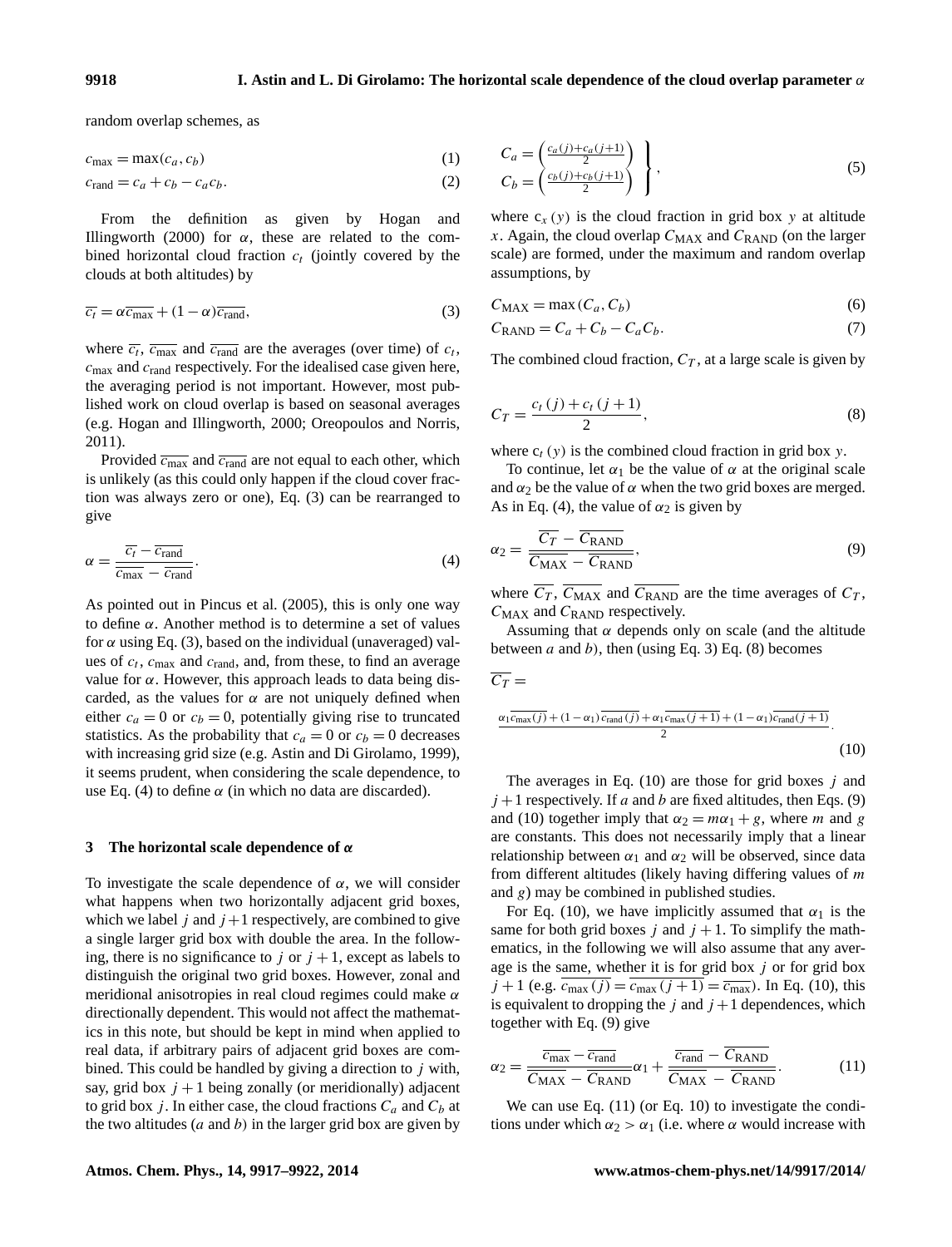scale). As an example, consider the contrived case where the cloud cover varies between grid boxes, but is always the same at both heights a and b (i.e.  $c_a(j) = c_b(j)$  and  $c_a (j + 1) = c_b (j + 1)$ , but  $c_a (j)$  may not equal  $c_a (j + 1)$ ). This says nothing about the horizontal distribution of clouds at each height. However, this would seem most likely to be associated with particular cloud regimes, such as vertically deep convective clouds. For this case,

$$
\overline{c_{\max}} = \frac{\max(c_a(j), c_b(j))}{\max(c_a(j), c_a(j))} = \overline{c_a(j)},
$$
\n(12)

leading to

$$
\overline{c_{\max}} = \overline{c_a(j)} = \overline{c_a}.
$$
\n(13)

Similarly, from Eq. (5),  $C_a = C_b$  and  $C_{MAX} =$  $max(C_a, C_b) = C_a$ , giving

$$
\overline{C_{MAX}} = \overline{C_a} = \overline{\left(\frac{c_a(j) + c_a(j+1)}{2}\right)}.
$$
\n(14)

As we are assuming that the averages are the same for both j and  $j + 1$ , Eq. (14) implies that  $C_{MAX} = \overline{c_a} = \overline{c_{max}}$  and  $\alpha_2 = m\alpha_1 + (1 - m)$ . Hence, in this case, the value of m is uniquely defined by the value of  $\alpha_2$  when  $\alpha_1$  equals zero (e.g. if  $\alpha_2 = 0.2$  when  $\alpha_1 = 0$ , then  $m = 0.8$  and  $\alpha_2 = 0.8\alpha_1 + 0.2$ .

It is instructive to consider this case further by studying the value of  $m$  analytically. In this case, we can uniquely define a mean,  $\mu$ , and variance,  $\sigma^2$ , in cloud cover that is the same at both heights, i.e.

$$
\mu = \overline{c_a(j)} = \overline{c_b(j)}
$$
  
\n
$$
\sigma^2 = \overline{c_a^2(j)} - \mu^2 = \overline{c_b^2(j)} - \mu^2
$$
\n(15)

In this case,  $\overline{c_{\text{rand}}}$  is by definition (from Eq. 2)

$$
\overline{c_{\text{rand}}} = \overline{c_a(j)} + \overline{c_b(j)} - \overline{c_a(j)c_b(j)} = \mu + \mu - \overline{c_a^2(j)}.
$$
 (16)

With Eq.  $(15)$ , this gives

$$
\overline{c_{\text{rand}}} = 2\mu - \sigma^2 - \mu^2. \tag{17}
$$

From Eqs. (7) and (14), the average  $\overline{C_{\rm RAND}}$  is given by

$$
\overline{C}_{\text{RAND}} = \overline{C}_a + \overline{C}_b - \overline{C_a C_b} \n= \overline{C}_a + \overline{C}_a - \overline{C_a C_a} = 2\mu - \overline{C}_a^2.
$$
\n(18)

This leads (from Eq. 5) to

$$
\overline{C_{\text{RAND}}} = 2\mu - \overline{\left(\frac{c_a(j) + c_a(j+1)}{2}\right)^2}.
$$
 (19)

Multiplying out gives

$$
\overline{C_{\text{RAND}}} = 2\mu - \frac{1}{4} \overline{(c_a(j))^2} - \frac{1}{4} \overline{(c_a(j+1))^2} - \frac{1}{2} \overline{c_a(j)c_a(j+1)}.
$$
\n(20)

Again, assuming that the averages are the same in both grid boxes, the mean,  $\mu$ , and variance,  $\sigma$ , in cloud cover are the same for both grid boxes j and  $j+1$ , and retain their definitions as given in Eq.  $(15)$ . In this case, the labels j and  $j+1$  are redundant in the second and third terms on the RHS of Eq. (20), and can be dropped to give

$$
\overline{C_{\text{RAND}}} = 2\mu - \frac{1}{4}\overline{c_a^2} - \frac{1}{4}\overline{c_a^2} - \frac{1}{2}\overline{c_a(j)c_a(j+1)}.
$$
 (21)

From Eq. (15), this reduces to

$$
\overline{C_{\text{RAND}}} = 2\mu - \frac{1}{2} \left( \sigma^2 + \mu^2 \right) - \frac{1}{2} \overline{c_a(j) c_a (j+1)}.
$$
 (22)

By definition, the co-variance of  $c_a(j)$  and  $c_a(j+1)$  is given by

Cov 
$$
(c_a(j), c_a(j+1)) = \overline{c_a(j)c_a(j+1)} - \mu^2
$$
. (23)

Similarly, by definition, the (horizontal) cross-correlation coefficient, R, in cloud cover between the adjacent (smaller) grid boxes is given by

$$
R = \frac{\text{Cov}(c_a(j), c_a(j+1))}{\sqrt{\text{Var}(c_a(j))}\sqrt{\text{Var}(c_a(j+1))}}
$$

$$
= \frac{\text{Cov}(c_a(j), c_a(j+1))}{\sigma^2}.
$$
(24)

Equations (22), (23) and (24) together give

$$
\overline{C_{\text{RAND}}} = 2\mu - \frac{1}{2} \left( \sigma^2 + \mu^2 \right) - \frac{R}{2} \sigma^2
$$

$$
- \frac{1}{2} \mu^2 = 2\mu - \frac{1}{2} (1 + R) \sigma^2 - \mu^2. \tag{25}
$$

Putting these into Eq. (11) gives

$$
m = \frac{\overline{c_{\text{max}} - \overline{c_{\text{rand}}}}}{\overline{C_{\text{MAX}} - \overline{C_{\text{RAND}}}}} = \frac{\mu - \sigma^2 - \mu^2}{\mu - \frac{1}{2}(1 + R)\sigma^2 - \mu^2}.
$$
 (26)

As an example, if the cloud fraction can be modelled as a Beta $(p, q)$  distribution (e.g. Falls, 1974; Tompkins, 2002), then

$$
m = \frac{2(p+q)}{2(p+q) + (1-R)}
$$
(27)

$$
\alpha_2 = \frac{2(p+q)}{2(p+q) + (1-R)} \alpha_1 + \frac{(1-R)}{2(p+q) + (1-R)}.\tag{28}
$$

In the simplest case, where the cloud fraction in each grid box is uniformly or Beta(1,1) distributed (e.g. LeTreut and Li, 1991), Eq. (28) gives

$$
\alpha_2 = \frac{4}{5 - R}\alpha_1 + \frac{1 - R}{5 - R}.\tag{29}
$$

(Thus, where  $R = 0$ , then  $\alpha_2 = 0.8\alpha_1 + 0.2$ ). Hence, in this contrived case (where the cloud cover is the same at both

#### **www.atmos-chem-phys.net/14/9917/2014/ Atmos. Chem. Phys., 14, 9917[–9922,](#page-0-0) 2014**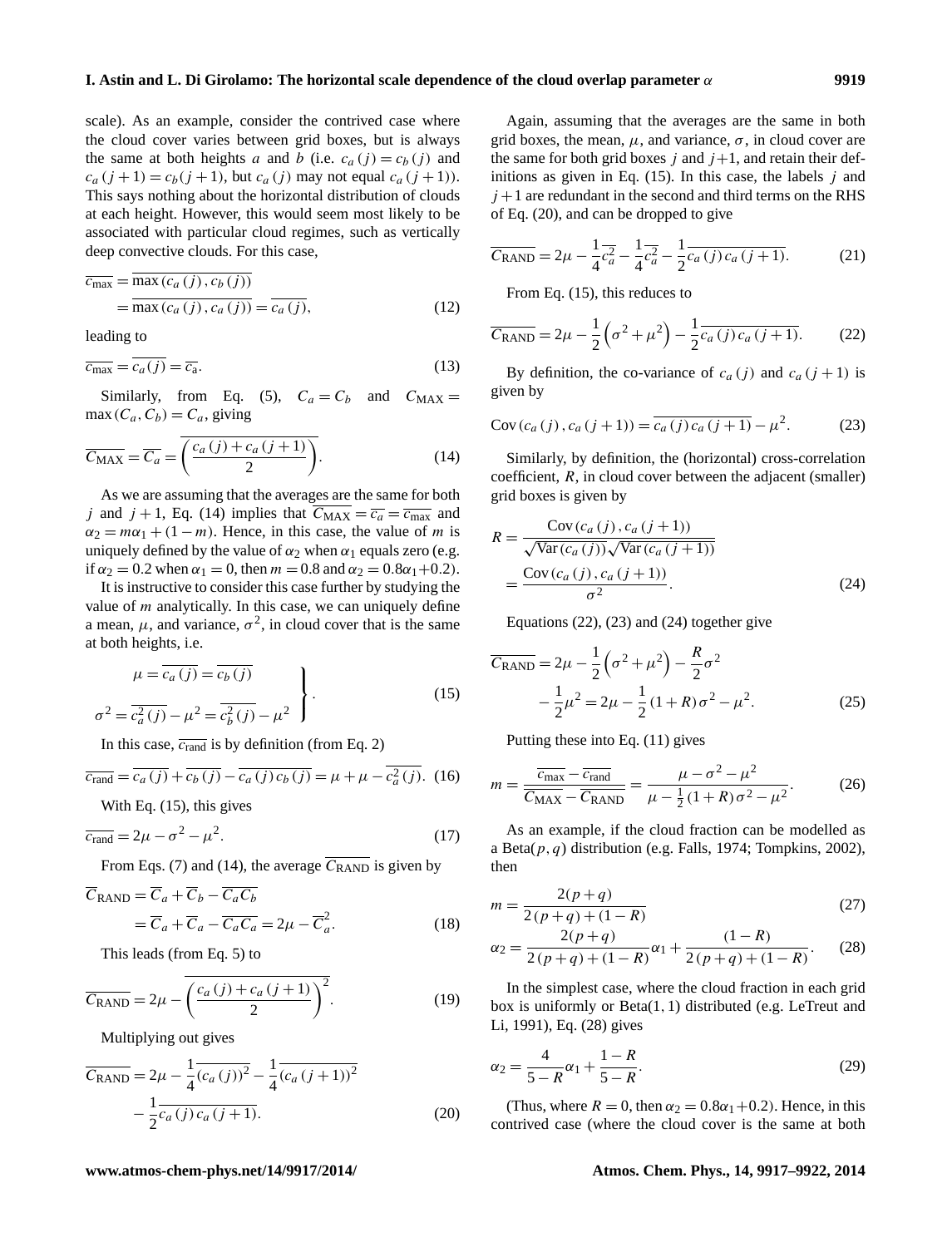heights),  $\alpha$  will always increase with scale (i.e.  $\alpha_2 > \alpha_1$ ) provided that the horizontal correlation coefficient,  $R$ , in the cloud fraction between adjacent grid boxes is positive and less than 1.

Trivially, when  $R = 1$ , there is no scale dependence on  $\alpha$ (as  $m = 1$ ). However, as R decreases to zero, the degree of the scale dependence increases, and maximises where  $R = 0$ . This is displayed in Fig. 1, which shows the relationship between  $\alpha_1$  and  $\alpha_2$  for a range of values for R in the case where the cloud fraction in the adjacent grid boxes is assumed to be uniformly distributed. The scale dependence is strongest when  $R = 0$ , in which  $\alpha_2 = 0.8\alpha_1 + 0.2$ .

So far, we have looked at the scale dependence where the cloud fraction varies from grid box to grid box, but does not vary with altitude. This implies that the vertical correlation between the cloud fractions at the two altitudes is  $\rho = 1$ . Let us now consider what happens when  $\overline{c_a} = \overline{c_b}$ , but  $c_a(j)$  need not equal  $c_b$  (j) (i.e.  $\rho \neq 1$ ). For illustration, and to simplify the mathematics, we will take the extreme case where  $R = 0$ and assume that the cloud cover fractions at heights  $a$  and  $b$ are correlated uniform distributions, with a (vertical) correlation coefficient  $\rho$ . This implies that the mean cloud fraction at each height is  $\mu = \frac{1}{2}$ .

From Clark (1961) or Nadarajah and Kotz (2008) for example, the mean  $(\overline{c_{\text{max}}})$  of the maximum of two correlated normally distributed random variables with mean  $\mu = \frac{1}{2}$ , standard deviation  $\sigma$  and correlation coefficient  $\rho$  is given by

$$
\overline{c_{\text{max}}} = \frac{1}{2} + k(1 - \rho)^{1/2},\tag{30}
$$

where  $k = \sigma^2 \pi^{-0.5}$ .

We could not find a reference for the mean of the maximum of two correlated uniform random variables, so we will use Eq.  $(30)$ , with k chosen to give the correct answer for  $\overline{c_{\text{max}}}$  when  $\rho = 0$ . (Equation 30 will always give the correct answer when  $\rho = 1$ .) We will comment later on the accuracy of this assumption.

If  $c_a$  and  $c_b$  are independent uniformly distributed random variables, then  $\rho = 0$  and  $c_{\text{max}}$  follows a Beta(2, 1) distribution, which has mean  $\overline{c_{\text{max}}} = \frac{2}{2+1} = \frac{2}{3}$ . Hence, Eq. (30) gives the correct value for  $\overline{c}_{\text{max}}$  if  $k = \frac{1}{6}$ . This leads to

$$
\overline{c_{\max}} \cong \frac{1}{2} + \frac{1}{6} (1 - \rho)^{1/2}.
$$
 (31)

Also, when  $c_a$  and  $c_b$  are independent uniformly distributed random variables, their average  $C_a$  has the standard symmetric triangular distribution, as does  $C_b$ . Hence,  $\overline{C_{MAX}}$ is the mean of the maximum of two independent triangularly distributed random variables. In this case,  $\overline{C_{MAX}} = \frac{37}{60}$ , and Eq. (30) gives the correct value if  $k = \frac{7}{60}$ . This leads to

$$
\overline{C_{\text{MAX}}} \cong \frac{1}{2} + \frac{7}{60} (1 - \rho)^{1/2}.
$$
 (32)



**Figure 1.** The dependence of  $\alpha_2$  on  $\alpha_1$  for cloud fractions (in adjacent grid boxes) that are uniformly distributed, where the vertical correlation coefficient in cloud cover  $\rho = 1$  and the horizontal correlation coefficient in cloud cover is  $R$  (solid line). The dashed line is where there would be no scale dependence to  $\alpha$  (i.e.  $\alpha_2 = \alpha_1$ ). The circles are values given by simulation.

In a similar way to R, the vertical correlation coefficient  $\rho$ is defined as

$$
\rho = \frac{\text{Cov}(c_a(j), c_b(j))}{\sqrt{\text{Var}(c_a(j))}\sqrt{\text{Var}(c_b(j))}}
$$

$$
= \frac{\text{Cov}(c_a(j), c_b(j))}{\sigma^2} = \frac{\overline{c_a c_b} - \mu^2}{\sigma^2}.
$$
(33)

Based on Eq. (2), Eq. (33) gives

$$
\overline{c_{\text{rand}}} = \overline{c_a} + \overline{c_b} - \overline{c_a c_b} = 2\mu - \mu^2 - \sigma^2 \rho \tag{34}
$$

(This is identical to Eq. 17 when  $\rho = 1$ .) For a uniform distribution  $\sigma^2 = \frac{1}{12}$ , giving

$$
\overline{c_{\text{rand}}} = \frac{3}{4} - \frac{1}{12}\rho. \tag{35}
$$

#### **Atmos. Chem. Phys., 14, 9917[–9922,](#page-0-0) 2014 www.atmos-chem-phys.net/14/9917/2014/**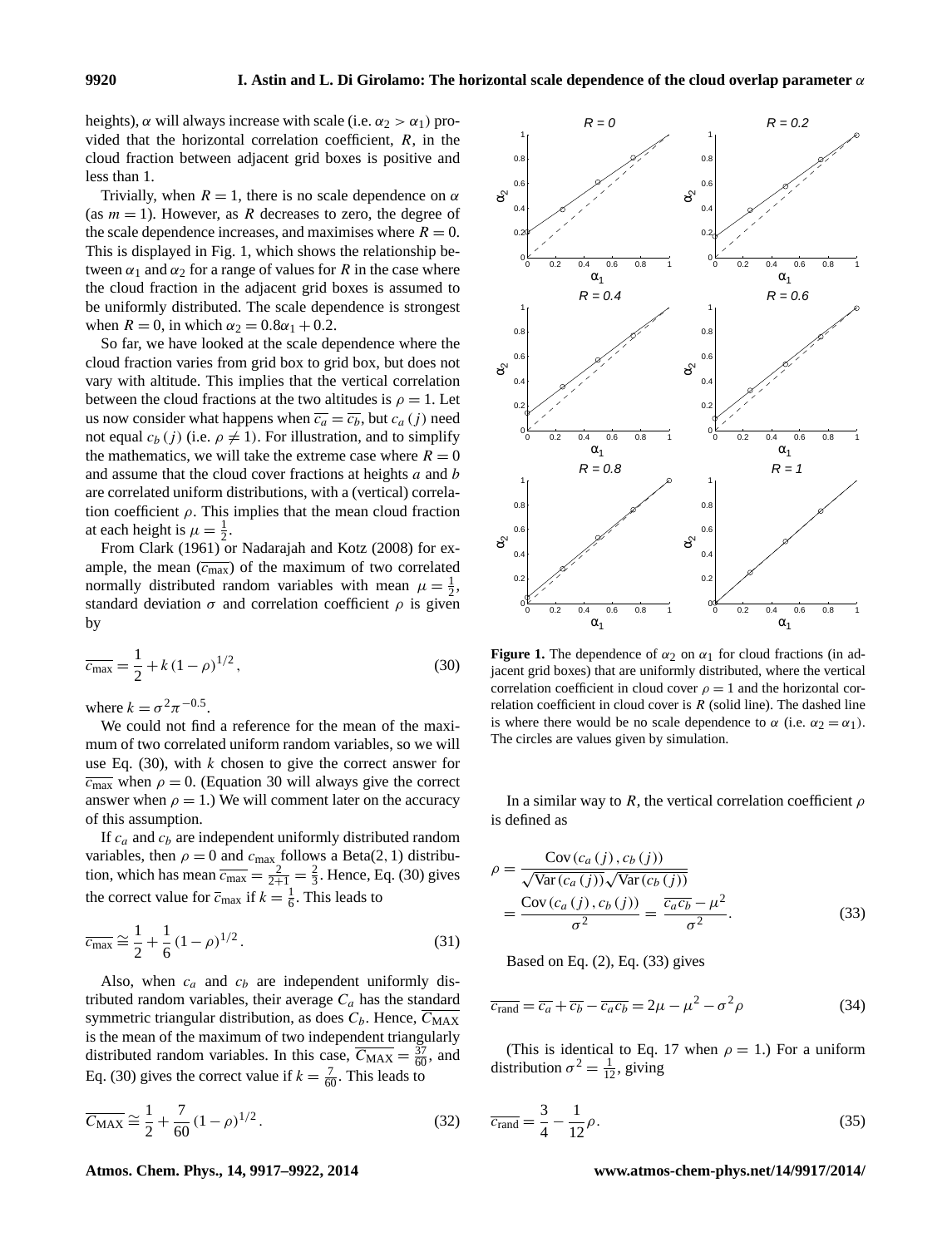Similarly,

$$
\overline{C}_{\text{RAND}} = \overline{C_a} + \overline{C_b} - \overline{C_a C_b}
$$
  
= 
$$
2\mu - \frac{\overline{(c_a(j) + c_a(j+1))} (c_b(j) + c_b(j+1))}{2}.
$$
 (36)

Multiplying out gives

$$
\overline{C_{\text{RAND}}} = 2\mu - \left(\frac{\overline{c_a(j)c_b(j)}}{4} + \frac{\overline{c_a(j)c_b(j+1)}}{4} + \frac{\overline{c_a(j+1)c_b(j+1)}}{4} + \frac{\overline{c_a(j+1)c_b(j+1)}}{4}\right).
$$
 (37)

As we are only considering the case where  $R = 0$  (i.e. no horizontal correlation), this simplifies Eq. (23) to

$$
\overline{C_{\text{RAND}}} = 2\mu - \frac{\overline{c_a(j)c_b(j)}}{4} - \frac{\mu^2}{4} - \frac{\mu^2}{4} - \frac{\overline{c_a(j+1)c_b(j+1)}}{4}.
$$
\n(38)

As the averages are the same for both j and  $j+1$ ,

$$
\overline{C_{\text{RAND}}} = 2\mu - \frac{1}{2}\mu^2 - \frac{1}{2}\overline{c_a c_b}
$$
  
=  $2\mu - \frac{1}{2}\mu^2 - \frac{1}{2}\left(\mu^2 + \sigma^2 \rho\right)$  (39)

$$
\overline{C_{\text{RAND}}} = 2\mu - \frac{1}{2}\mu^2 - \frac{1}{2}\overline{c_a c_b} = 2\mu - \mu^2 - \frac{1}{2}\sigma^2 \rho. \tag{40}
$$

With  $\sigma^2 = \frac{1}{12}$ , this gives

$$
\overline{C_{\text{RAND}}} = \frac{3}{4} - \frac{1}{24}\rho \tag{41}
$$

Putting the above values into Eq. (11) gives

$$
\alpha_2 \approx \alpha_1 \left( \frac{30 - 10\rho - 20(1 - \rho)^{1/2}}{30 - 5\rho - 14(1 - \rho)^{1/2}} \right) + \left( \frac{5\rho}{30 - 5\rho - 14(1 - \rho)^{1/2}} \right).
$$
(42)

Though this is an approximate result, the simulated values given in Fig. 2 show that Eq. (42) can be taken as exact for all values of  $\rho$ . Thus, if  $\rho = 0$  (i.e. the cloud cover at both altitudes is uncorrelated),  $\alpha_2 = \frac{5}{8}\alpha_1$ , and so  $\alpha$  will always decrease with scale (i.e.  $\alpha_2 < \alpha_1$ ), except where  $\alpha_1 = 0$ .

It seems likely, given the linear relationship between the values of  $\alpha$  on the two scales, that for every value of  $\rho$ , there will be a unique value for  $\alpha$  that does not change with scale, being the point of intersection with the  $\alpha_1 = \alpha_2$  line. This is illustrated in Fig. 2, where the relationship between  $\alpha_1$  and  $\alpha_2$  is displayed for a range of values for  $\rho$  (all with  $R = 0$ ). From Fig. 2, this value seems to be where  $\alpha_1 = \alpha_2 \approx \rho$ . Also, where  $\alpha_1 > \rho$ , then  $\alpha$  will decrease with scale, and where  $\alpha_1 < \rho$ , then  $\alpha$  will increase with scale.



**Figure 2.** The dependence of  $\alpha_2$  on  $\alpha_1$  for cloud fractions that are uniformly distributed (solid line), where the horizontal correlation coefficient in cloud cover is  $R = 0$ , and the vertical correlation coefficient in cloud cover is  $\rho$ . The dashed line is where there would be no scale dependence on  $\alpha$  (i.e.  $\alpha_2 = \alpha_1$ ). The circles are values from simulation.

### **4 Conclusions**

Based on the definition of  $\alpha$  and the scale invariance of the combined cloud fraction, if  $\alpha$  depends only on scale, then the value of alpha,  $\alpha_2$ , on one scale is linearly related to the value of alpha,  $\alpha_1$ , on the other scale (i.e.  $\alpha_2 = m\alpha_1 + g$ ), provided that the two altitudes are fixed. The values of m and g depend on a number of parameters, including the mean,  $\mu$ , and variance,  $\sigma^2$ , in cloud fraction at each altitude. However, the most important parameters are the horizontal correlation coefficient, R, between the cloud fractions in adjacent grid boxes (at a given altitude) and the vertical correlation coefficient,  $\rho$ , between the cloud fractions at the two altitudes.

If R,  $\rho$ ,  $\mu$  and  $\sigma^2$  are found from real cloud data, then this note allows the value of  $\alpha_2$  to be calculated from  $\alpha_1$ directly. Being horizontal cloud properties,  $R$ ,  $\mu$  and  $\sigma^2$ can be found directly from the passive or active remote sensing of clouds. However,  $\rho$  would require knowledge of